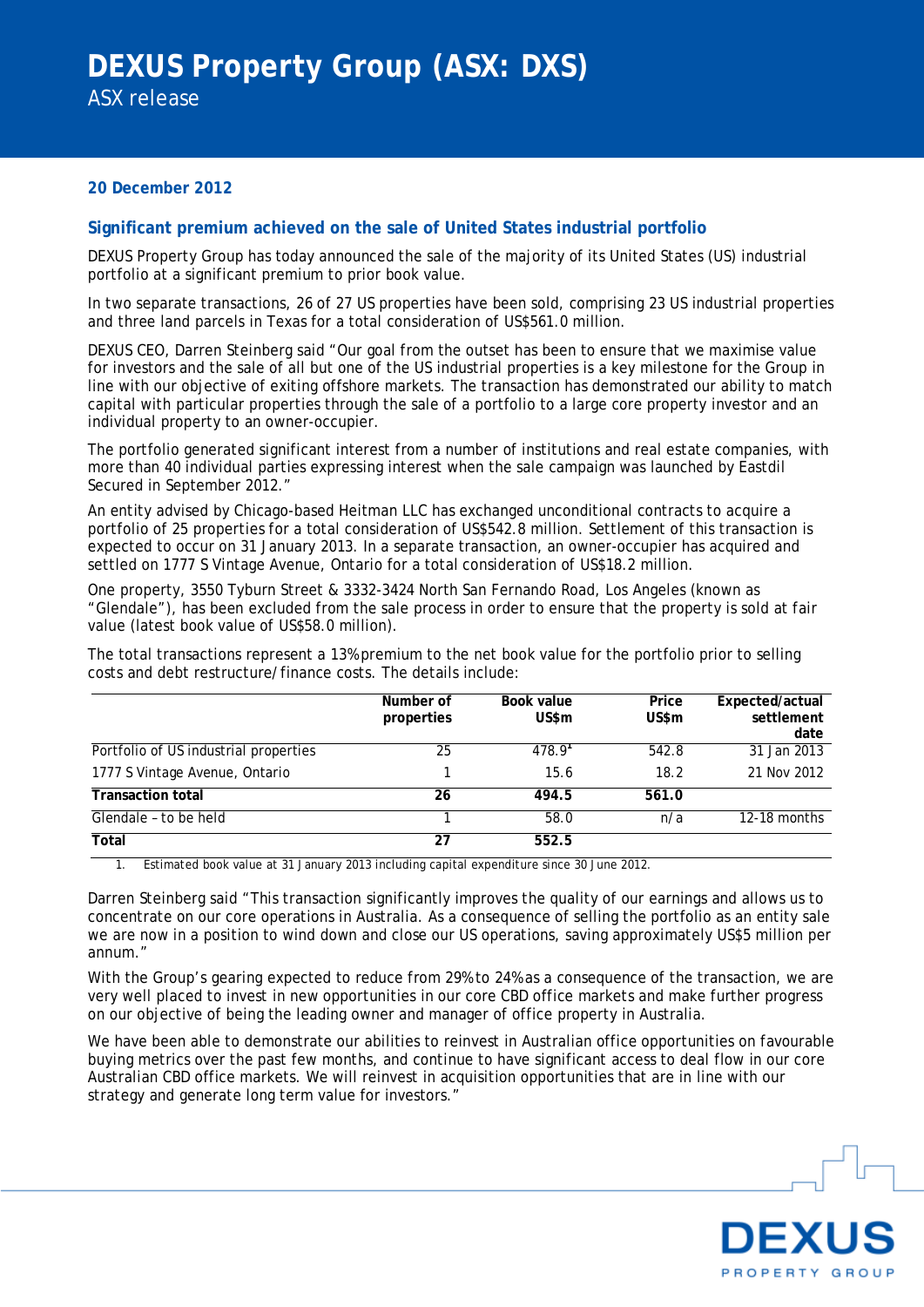Craig Mitchell, DEXUS CFO said: "The portfolio sale is a great result and builds on our existing relationship with Heitman following the establishment of the Heitman advised National Pension Service of Korea partnership in August."

The net proceeds realised from the sale will be used to repay existing US debt facilities.

#### **Estimated financial impacts and transaction costs**

Craig Mitchell, DEXUS CFO said: "It is pleasing that we have been able to achieve several key outcomes from the sale. The transaction is expected to be accretive from an NTA perspective and our FY13 FFO guidance remains unchanged. We will also maintain the diversity and duration of our debt book through maintaining the long-dated 144A debt."

#### **Accounting and cash impacts**

The gross accounting profit on the transactions is expected to be US\$66 million. After transaction costs, pro-rations, finance costs and transfers of a portion of historic foreign currency accounting losses from reserves, the total accounting profit is expected to be US\$11 million. The net cash proceeds on sale will be approximately US\$500 million. Details are set out in the Appendices.

Pro forma NTA per security is expected to increase by 0.8 cents per security based on the accounting profit on sale (pre-foreign currency translation reserve recycling) of A\$38 million.

#### **Capital management – US debt restructure**

Net cash proceeds will be applied to outstanding US\$ debt. With the exception of US\$50 million of 144A senior notes due in 2014, all US\$ debt will be repaid or swapped back to A\$. The US\$50 million of 144A senior notes will be retained to match the Glendale property and to defer and reduce future makewhole costs.

The US\$250 million 144A senior notes maturing in March 2021 and the US\$65 million USPP senior notes maturing between December 2014 and March 2017 will not be repaid. These notes will be swapped back into A\$ using cross currency swaps, maintaining debt diversity. As a result, short-dated Australian debt facilities will be cancelled to maintain our target headroom.

The US\$250 million 144A senior notes are out-of-the-money relative to current base US interest rates. Consequently a US\$29 million upfront cash payment will be applied to the cross currency swap to reduce the conversion costs back to A\$, resulting in an all-in rate that is broadly in line with our current A\$ cost of funds of 6.3%.

All outstanding US\$ interest rate hedges will be cancelled.

The close out costs associated with US capital management will be US\$17 million as well as the \$29 million swap payment mentioned above. Details are set out in the Appendices.

#### **Capital management – Group impacts**

As a result of the transaction and associated US debt restructure, our duration of debt will be maintained above 4 years and our diversity of debt is expected to be maintained with approximately 45% of total debt sourced from capital markets. While Group cost of debt is expected to increase marginally following this transaction, due to the higher weighting to A\$ debt, our average cost of debt for FY13 is expected to be in line with our previous guidance of approximately 6.0%.

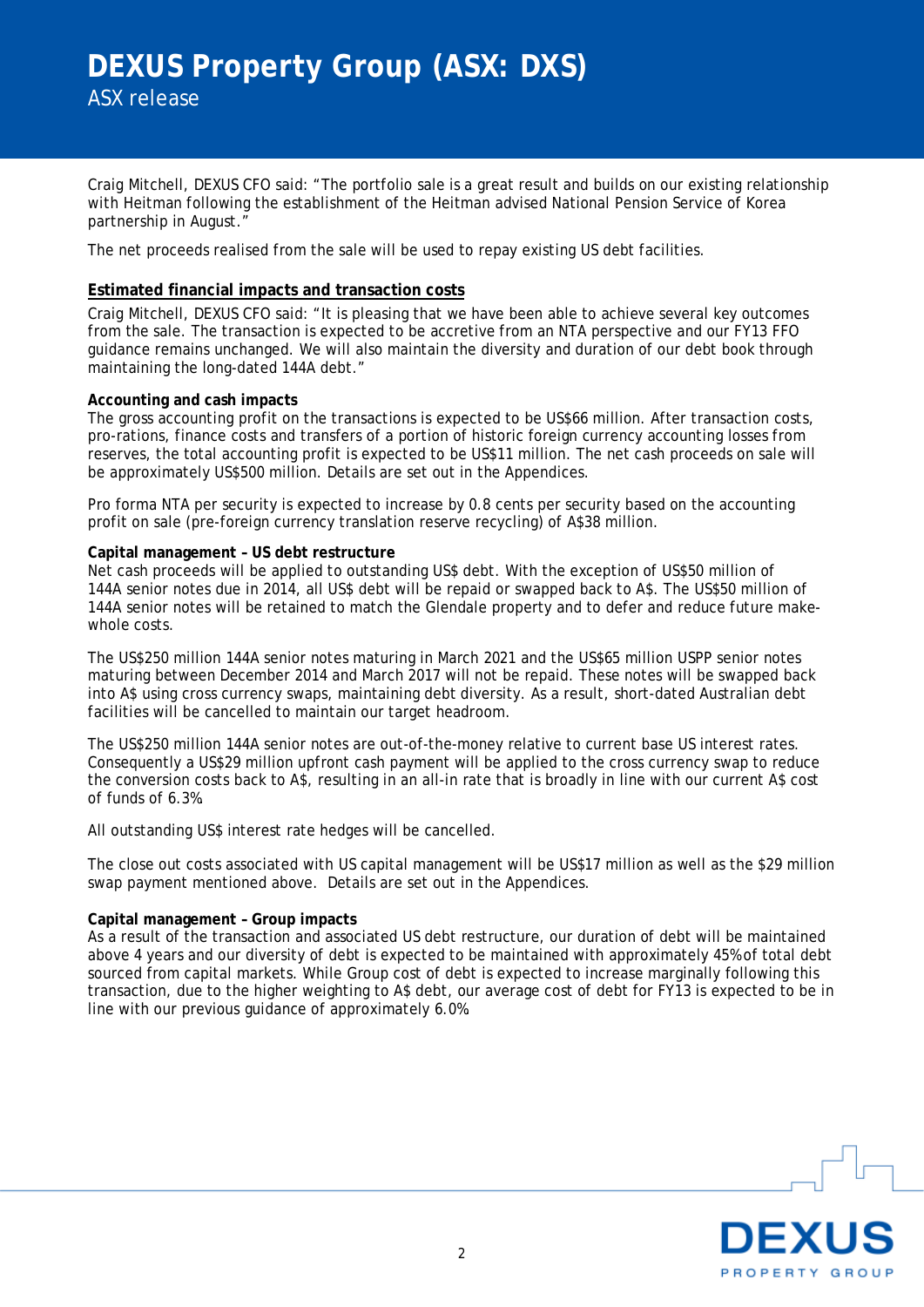# **DEXUS Property Group (ASX: DXS)**

ASX release

#### **Glendale**

Glendale comprises seven quality industrial facilities and is located in close proximity to a major arterial freeway in Los Angeles. We have commenced a process to rectify the further groundwater contamination issues from neighbouring sites that were identified during the sale due diligence process. The property was therefore excluded from the portfolio sale process to ensure that it did not materially reduce the appeal of the larger portfolio to core property investors.

It is expected that the property will be sold in the next 12 to 18 months.

#### **Impact on FFO and distributions**

The transaction will not have any impact on FY13 guidance, with FFO or earnings of 7.75 cents per security and distribution of 5.8 cents per security reaffirmed.

For further information please contact:

#### **Investor and media queries**

| David Yates | $T: +61290171424$        | David Brewin | T: (02) 9017 1256         |
|-------------|--------------------------|--------------|---------------------------|
|             | M: 0418 861 047          |              | M: 0411 162 457           |
|             | E: david.yates@dexus.com |              | E: david.brewin@dexus.com |

#### **About DEXUS**

DEXUS's vision is to be globally recognised as the leading real estate company in Australia, with market leadership in office. With \$13 billion of assets under management, DEXUS invests in high quality Australian office and industrial properties and, on behalf of third party clients, is a leading manager and developer of industrial properties and shopping centres in key markets. The Group's stock market trading code is DXS and more than 18,000 investors from 15 countries invest in the Group. At DEXUS we pride ourselves on the quality of our properties and people, delivering world-class, sustainable workspaces and service excellence to our tenants and delivering enhanced returns to our investors. DEXUS is committed to being a market leader in Corporate Responsibility and Sustainability. **www.dexus.com**

DEXUS Funds Management Ltd ABN 24 060 920 783, AFSL 238163, as Responsible Entity for DEXUS Property Group (ASX: DXS)

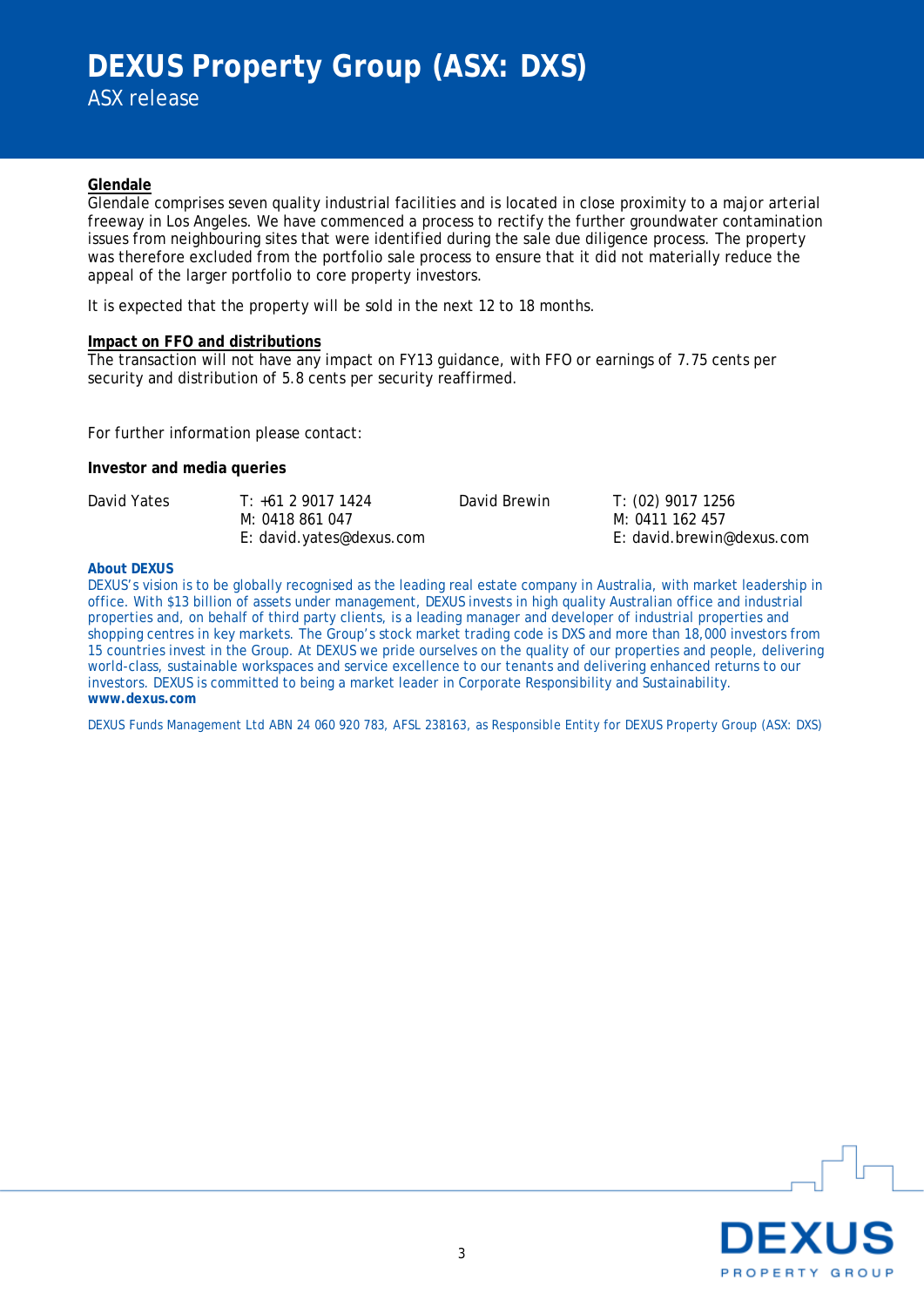# **DEXUS Property Group (ASX: DXS)**

Appendices

# **Appendix 1**

# **List of properties sold**

| Property                                                                         | Metro                | Lettable area '000 sf |
|----------------------------------------------------------------------------------|----------------------|-----------------------|
| 13602 12th Street, Chino                                                         | <b>Inland Empire</b> | 104.6                 |
| 2250 S Riverside Avenue, Colton                                                  | <b>Inland Empire</b> | 48.0                  |
| 3590 De Forest Circle, Mira Loma                                                 | <b>Inland Empire</b> | 250.6                 |
| 1450 E Francis Street, 1951 S Parco Street & 1401 E Cedar Street, Ontario        | <b>Inland Empire</b> | 224.8                 |
| 4190 Santa Anna Street, Ontario                                                  | <b>Inland Empire</b> | 98.8                  |
| 3691 North Perris Boulevard, Perris                                              | <b>Inland Empire</b> | 1,686.6               |
| 11653 6th Street, 9357 Richmond Place & 9371 Buffalo Avenue, Rancho Cucamonga    | <b>Inland Empire</b> | 217.2                 |
| 12000 Jersey Court, Rancho Cucamonga                                             | <b>Inland Empire</b> | 88.1                  |
| 9545 Santa Anita Avenue, Rancho Cucamonga                                        | <b>Inland Empire</b> | 212.3                 |
| 4200 E Santa Ana Street, Riverside                                               | <b>Inland Empire</b> | 62.4                  |
| 6530 Altura Boulevard, Buena Park                                                | Los Angeles          | 67.4                  |
| 1100 Hatcher Avenue & 17521 & 17531 Railroad Street, Industry                    | Los Angeles          | 157.3                 |
| 14489 Industry Circle, La Mirada                                                 | Los Angeles          | 112.9                 |
| 14501 Artesia Boulevard, La Mirada                                               | Los Angeles          | 277.6                 |
| 14555 Alondra Boulevard, La Mirada                                               | Los Angeles          | 237.1                 |
| DEXUS Valley View, 6711 Valley View Street, La Palma                             | Los Angeles          | 292.1                 |
| Summit Oaks, Vanderbilt Way, Santa Clarita                                       | Los Angeles          | 147.0                 |
| 9210 San Fernando Road, Sun Valley                                               | Los Angeles          | 181.6                 |
| 7510-7520 Airway Road, San Diego                                                 | San Diego            | 123.1                 |
| Kent West Corporate Park, 21902 64th Avenue South, Kent                          | Seattle              | 402.8                 |
| Riverbend Commerce Park, 8005 South 266th Street & 26507 79th Avenue South, Kent | Seattle              | 128.3                 |
| 19700 38th Avenue East, Spanaway                                                 | Seattle              | 891.6                 |
| Garland Jupiter, Garland                                                         | Dallas               | land                  |
| Plano Parkway, Plano                                                             | Dallas               | land                  |
| Tri County 2, Tri County Parkway, Schertz                                        | San Antonio          | land                  |
|                                                                                  |                      |                       |
| 1777 S Vintage Avenue, Ontario                                                   | <b>Inland Empire</b> | 284.6                 |
| Total                                                                            |                      | 6,296.8               |